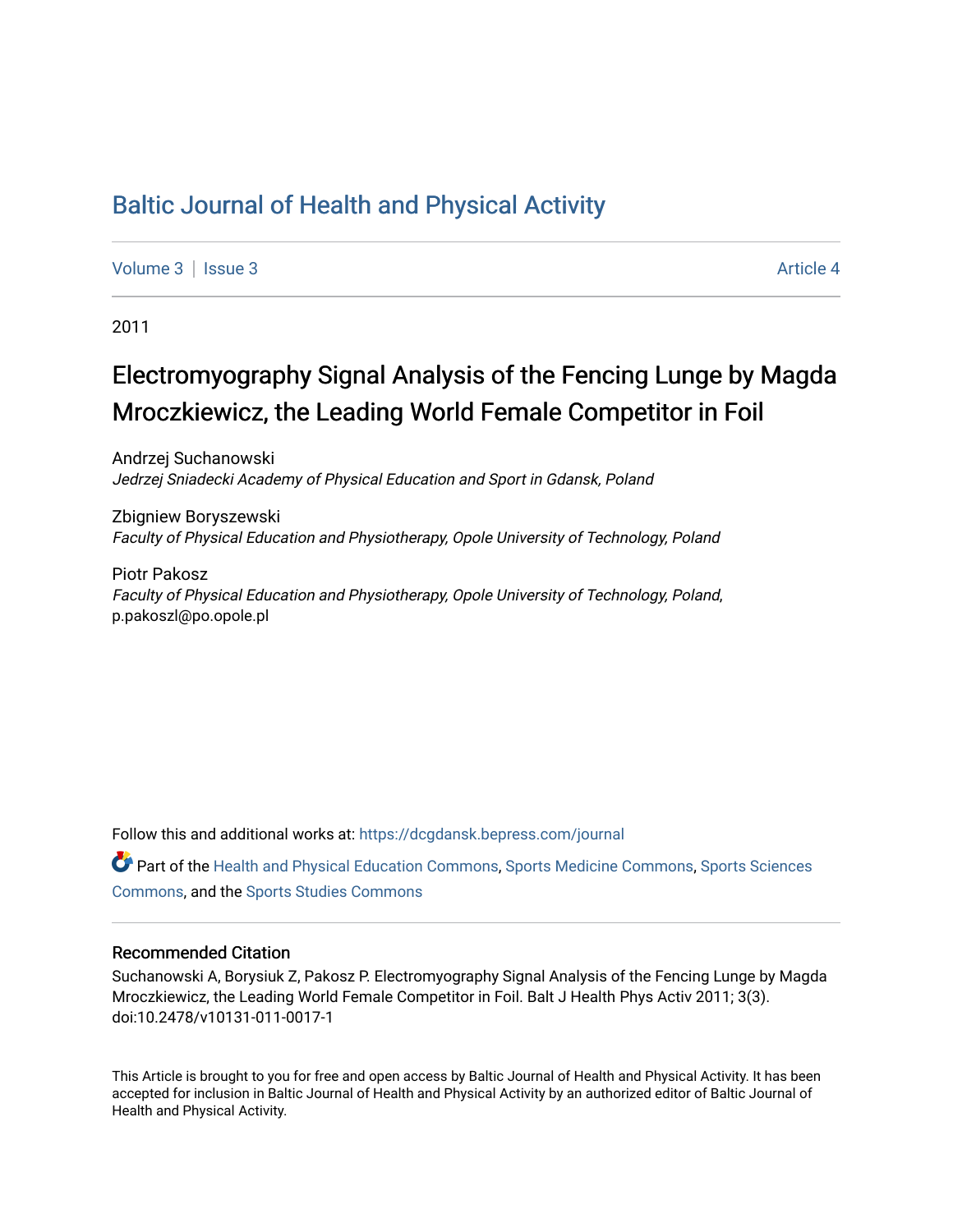

|                                                                                                                                                                                                                | <b>Electromyography Signal Analysis of the Fencing</b><br>Lunge by Magda Mroczkiewicz, the Leading<br><b>World Female Competitor in Foil</b>                                                                                                                                                                                                                                               |
|----------------------------------------------------------------------------------------------------------------------------------------------------------------------------------------------------------------|--------------------------------------------------------------------------------------------------------------------------------------------------------------------------------------------------------------------------------------------------------------------------------------------------------------------------------------------------------------------------------------------|
|                                                                                                                                                                                                                | DOI: 10.2478/v10131-011-0017-1                                                                                                                                                                                                                                                                                                                                                             |
| <b>Authors' Contribution:</b><br>A – Study Design<br>B - Data Collection<br>C - Statistical Analysis<br>D - Data Interpretation<br>E - Manuscript Preparation<br>F - Literature Search<br>G - Funds Collection | Andrzej Suchanowski <sup>1 (A, G)</sup> , Zbigniew Borysiuk <sup>2 (B, D)</sup> ,<br>Paweł Pakosz <sup>2 (C, E, F)</sup>                                                                                                                                                                                                                                                                   |
|                                                                                                                                                                                                                | <sup>1</sup> Jedrzej Śniadecki Academy of Physical Education and Sport in Gdańsk, Poland<br>Faculty of Physical Education and Physiotherapy, Opole University of Technology,<br>Poland                                                                                                                                                                                                     |
|                                                                                                                                                                                                                | Key words: fencing lunge, EMG signal, movement duration                                                                                                                                                                                                                                                                                                                                    |
| Background:                                                                                                                                                                                                    | <b>Abstract</b><br>Fencing lunge is the most important element of the fencing footwork technique. The<br>aim of this study was to determine the dynamic model of the fencing lunge made by<br>an experienced athlete, based on the EMG record of muscles activity: extensor carpi                                                                                                          |
| <b>Material/Methods:</b>                                                                                                                                                                                       | radialis of the right arm and rectus femoris of lower extremities.<br>31-year-old Magda Mroczkiewicz, the team Olympic vice-champion and the world<br>champion in women's foil, took part in the research during the preparatory camp for<br>the 2011 season. To assess muscle involvement in the movement the<br>electromyography (EMG) method was used. A device manufactured by NORAXON |
| <b>Results:</b>                                                                                                                                                                                                | with MyoResearch XP MT400 software was utilized.<br>During the fencing lunge, muscle activation starts from the rear lower extremity, then<br>the attacking arm, and finally the front lower extremity. The average EMG stimulation<br>was the largest in the rear lower extremity and the smallest one in the attacking arm.                                                              |
| <b>Conclusions:</b>                                                                                                                                                                                            | The research shows that top-class athletes start the fencing lunge from tension in<br>muscles of the rear lower extremity. Moreover, stimulation of the weapon arm and<br>rear lower extremity muscles indicates their synchronization, whereas the front lower<br>extremity works asynchronously.                                                                                         |
| Word count: 993<br>Tables: -<br>Figures: 1<br>References: 5                                                                                                                                                    | Received: July 2011<br>Accepted: September 2011<br>Published: October 2011                                                                                                                                                                                                                                                                                                                 |
| Address for correspondence:<br>Mgr Paweł Pakosz                                                                                                                                                                |                                                                                                                                                                                                                                                                                                                                                                                            |

Faculty of Physical Education and Physiotherapy, Opole University of Technology Ul. Prószkowska 76, 45-758 Opole

Phone: + 48607850020, fax: + 48774000418, e-mail: p.pakoszl@po.opole.pl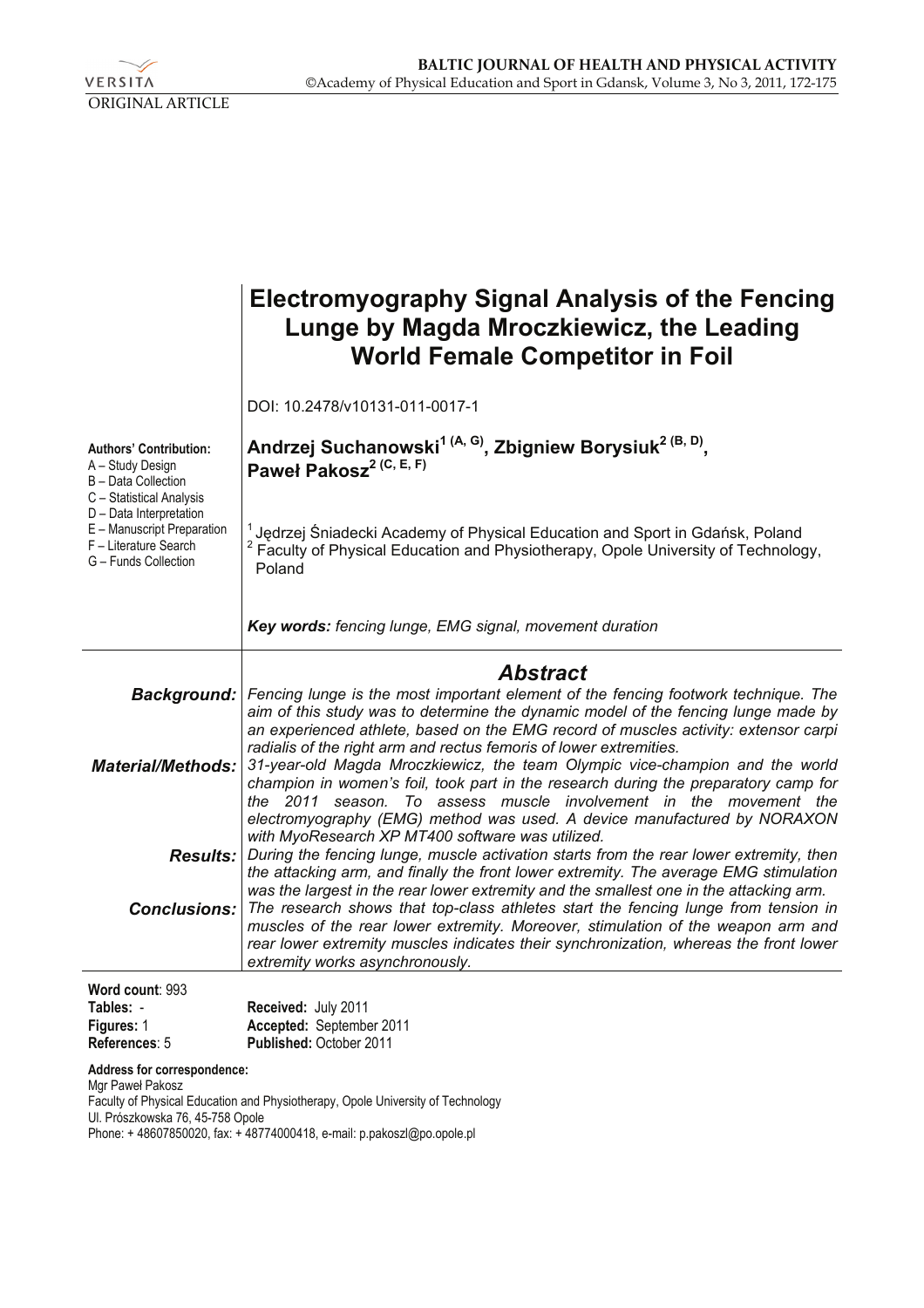#### **Introduction**

Fencing lunge is one of the fencer's basic movements on the piste. It is the most important component of the footwork technique. Therefore, together with fencing steps and jumps it constitutes the main element, beside the balestra, of offensive action [1]. Fencing lunge, as a motor program, involves two phases: offensive action, ended with hitting the opponent, and the return to the "en garde" stance. Do and Yiou [2] as well as Hassan and Klauck [3] evaluated the fencing action technique with application of the EMG signal. The purpose of their study was to evaluate the speed of movements, the acceleration of lower limbs and the weapon arm, as well as the arm of force and angles of joints during the fencing lunge. The aim of this study was to determine the dynamic model of the fencing lunge, based on the EMG signal analysis from three key muscles: extensor carpi radialis of the right arm and musculus rectus femoris of both lower extremities. The objective of the analysis was to evaluate the EMG signal value [μV] and the duration [ms] of the muscles activation.

#### **Material and Methods**

The sportswoman selected for the tests was Magda Mroczkiewicz, a 31-year-old, right-handed, most experienced Polish foilist, the world and vice-Olympic champion in foil (height: 179 cm, mass: 64 kg). The athlete's task was to perform the fencing lunge ahead and return to the "en garde" stance, at her own pace, making her own choice with an emphasis on the quality of the action execution. Testing was conducted in the course of the preparatory camp for the starting season 2011, without using the weapon.

The testing tool applied was the EMG system of the Noraxon company, which records the bioelectric activity of muscles, the so-called dynamic EMG, in training conditions with the wired communication between preamplifiers and the signal collecting unit. The digital signal recording EMG data is sent using telemetric transmission to a computer. Three pairs of electrodes were placed between the motion point and tendon trailers, along the longitudinal axis of the muscle.

#### **Results**

During the fencing lunge, muscle activation starts with the rear lower extremity rectus femoris, and then after 112 ms the EMG stimulation rises in the attacking arm (Fig. 1). In 212 ms, the front lower extremity stimulation occurs. Comparing the activity of rectus femoris muscles in both lower extremities, it can be observed that in the first phase of the leap, activation in the rear lower extremity muscle is larger, and its peak value is 178  $\mu$ V, while in the front lower extremity this value is only 62 μV. In addition, during this phase, the left lower extremity muscle is also active longer, as its stimulation until the next activation takes 736 ms, while in the right lower extremity muscle only 555 ms. The largest stimulation in the front lower extremity occurs when the muscles brake the lunge and the curve peak value reaches 210 μV. At this moment the activation of the rear lower extremity is irregular, because the limb stabilizes the body. When the body returns from the fencing lunge, the front lower extremity is activated first as it strives to leap from the ground and its peak activation value is 183 μV. The curve peak value of the rear lower extremity is then 219 μV. The total time of the entire lunge was 2100 ms. During the full move, the average activation in extensor carpi radialis was 69 μV, in rectus femoris of the front lower extremity it was 100 μV, and in rectus femoris of the rear lower extremity 105 μV.

### **Discussion**

Testing demonstrated that the classical technique principles of the fencing lunge starting with the dominant arm was not confirmed. It is consistent with research of many authors, among others Lakisha and Vagenas [4]. This observation explains the tactics used by an experienced foilist, who anticipates the opponent's actions based on observation of the opponent's rear lower extremity.

Similar conclusions were also drawn during tests on the fencer's limbs acceleration [5]. Those results show that the acceleration of the arm occurs later than of the rear lower extremity.

Our study confirmed the observations made by many leading fencing coaches – foil specialists – that movement of the fencing lunge is initiated by the largest muscles of the rear lower extremity.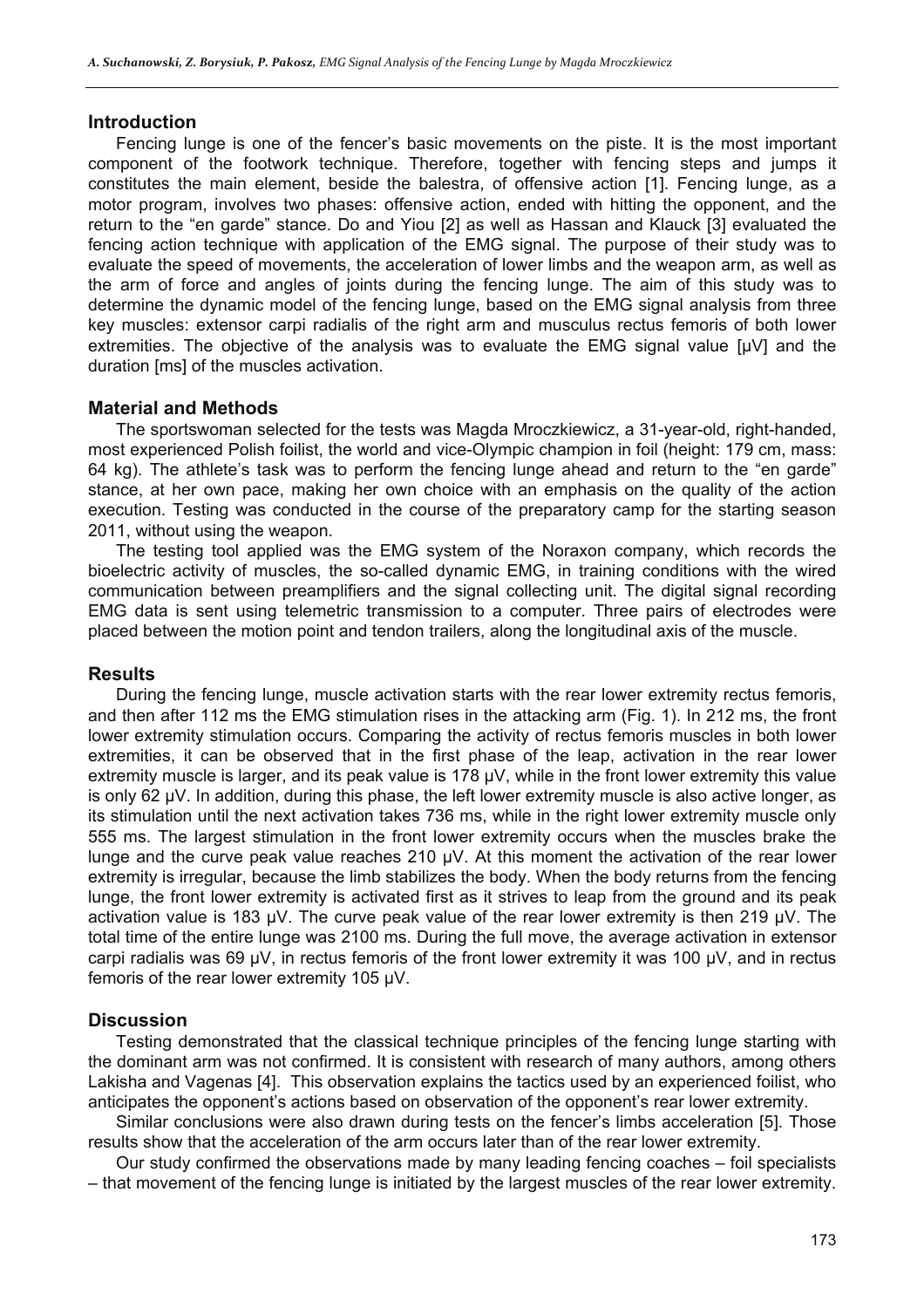During the full fencing lunge the arm somewhat precedes the front lower extremity fall and theoretically it should activate the referee's electrical signal equipment before the front lower extremity touches the piste. Due to the fact that the foil is a conventional weapon, in reality of the bout, athletes abuse the advantage of their own attack and intentionally delay the end of the attack to avoid the opponent's unexpected defence. Excessive delay of the decision to end one's own offensive action seemingly gives tactical advantage and exposes the contestant to the opponent's counterattacks.



Fig. 1. Integrated EMG signal of three muscles during the fencing lunge

### **Conclusions**

The dynamic model of the tested muscles activation during the fencing lunge is as follows: the rectus femoris muscle in the rear lower extremity is activated as the first one, then extensor carpi radialis of the weapon arm, and the front lower extremity rectus femoris is activated as the third one.

The overall configuration of the EMG curves indicates the synchronization of the right arm and left lower extremity muscle stimulation, especially active in the initial phase of the fencing lunge and before taking the "en garde" stance. Bioelectric tension of the front lower extremity showed the largest value in the middle phase of the lunge program performance, while other muscles were less active. It was observed that the attacking arm showed the highest EMG signal values at the beginning of lunge phase, after which the activation decreased with a slight increase at the moment of the hit.

The issue being the subject of the study requires further, thorough analysis in conditions similar to a real bout with application of a more sophisticated EMG system, which would have at least 8 channels.